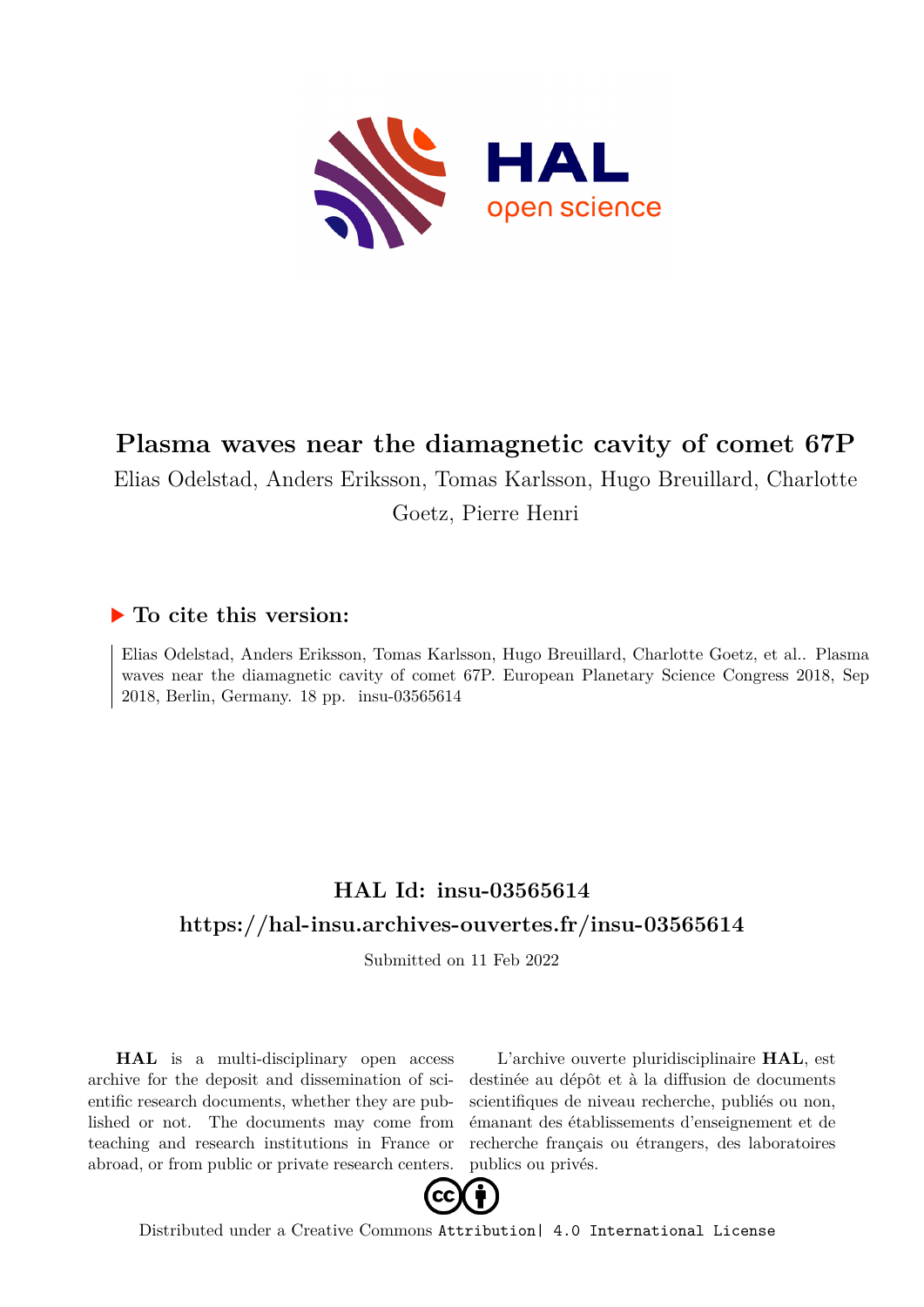

# Plasma waves near the diamagnetic cavity of comet 67P

Elias Odelstad (1,2), Anders Eriksson (1), Tomas Karlsson (3), Hugo Breuillard, (4), Charlotte Goetz (5) and Pierre Henri (4) (1) Swedish Institute of Space Physics, Uppsala, Sweden (elias.odelstad@irfu.se), (2) Uppsala University, Uppsala, Sweden, (3) KTH Royal Institute of Technology, Stockholm, Sweden (4) LPC2E, CNRS, Orléans, France (5) TU Braunschweig, Braunschweig, Germany

#### Abstract

We report the detection of large-amplitude, quasiharmonic density-fluctuations with associated magnetic field oscillations in the region surrounding the diamagnetic cavity of comet 67P. Typical frequencies are ∼0.1 Hz and there is a ∼90◦ phase lag between density and magnetic field fluctuations. We speculate that these are possibly dissipative waves associated with the steepened structures surrounding the diamagnetic cavity.

### 1. Observations

The region surrounding the cavity is characterized by steepened plasma density (Fig. 1a, left-hand y-axis) and magnetic field (Fig. 1b) enhancements. Largeamplitude, quasi-harmonic waves at ∼0.1 Hz appear in the the Langmuir probe (RPC-LAP) fixed-bias ion current (a high time resolution proxy for the plasma density, Fig. 1a, right-hand y-axis), typically coincident with these structures (blue ellipses in Fig. 1a). A zoom-in in Fig. 1c (of the green rectangle in Fig. 1a) reveals that these waves are indeed observed also in the Mutual Impedance Probe (RPC-MIP) plasma density measurements and that their relative amplitude is  $\delta n/n \geq 1$ . The waves also come through in the magnetic field, though with a much lower relative amplitude. A further zoom-in in Fig. 1d (of the black rectangle in Fig. 1c) of highpass-filtered B-field (y-component) overplotted on the LAP current reveals a phase lag of ∼90◦ of the B-field w.r.t. the density fluctuations. A spectrum of the LAP current measurements during this brief snapshot exhibits a clear peak, in this case at ∼80 mHz.

## 2. Conclusions

The typical frequencies of the observed waves of  $\sim$ 0.1 Hz is in the same neighbourhood as the "singing" comet waves" [1]. However, those waves have been reported to disappear during the high-activity phase of the comet. Their suggested generation mechanism also does not work in this region [2]. Finally, the ∼90◦ phase lag of the magnetic field observed here differs from the typically observed phases of  $0°$  or  $180°$  of the "singing comet waves". Thus, we conclude that the herein presented wave observations constitute the detection of a new type of plasma waves at the comet, possibly dissipative waves associated with the steepened structures surrounding the diamagnetic cavity. Further work is required to investigate their prevalence at other times and examine their polarization properties.

### **References**

- [1] Richter, I., et al.: Observation of a new type of low-frequency waves at comet 67P/Churyumov-Gerasimenko, Ann. Geophys., 33, 1031-1036, Vol. 1, pp. 1-100, 2015.
- [2] Meier, P.: Modified Ion-Wiebel Instability as a possible source of of low-frequency waves observed as 67P/Churyumov-Gerasimenko, Ann. Geophys., 34, 691- 707 2016.